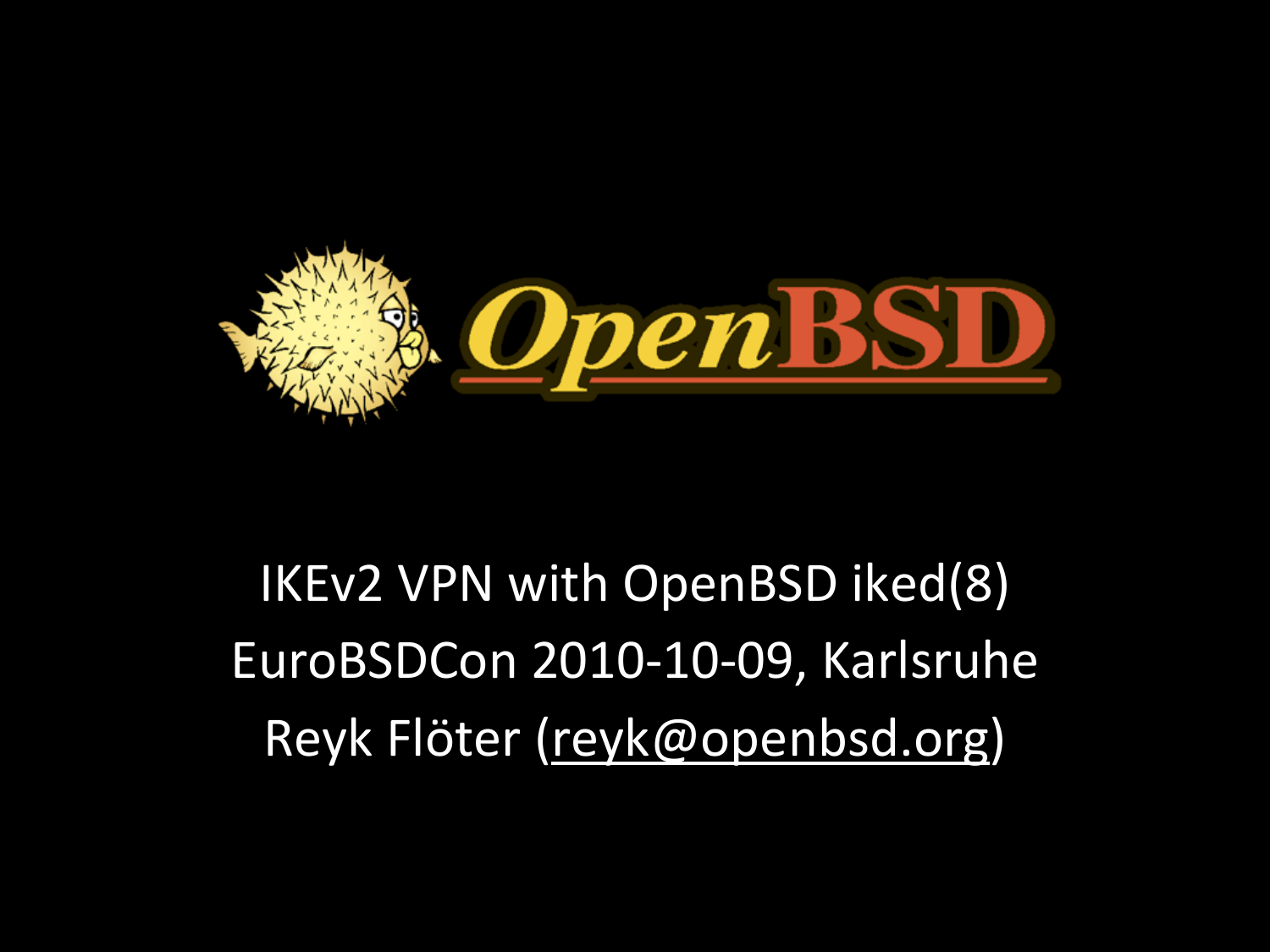# Agenda

- Why another VPN protocol?
- Limitations of IKEv1 and isakmpd(8)
- Internet Key Exchange version 2 (IKEv2)
- Design & implementation of iked(8)
- The real world: running iked(8)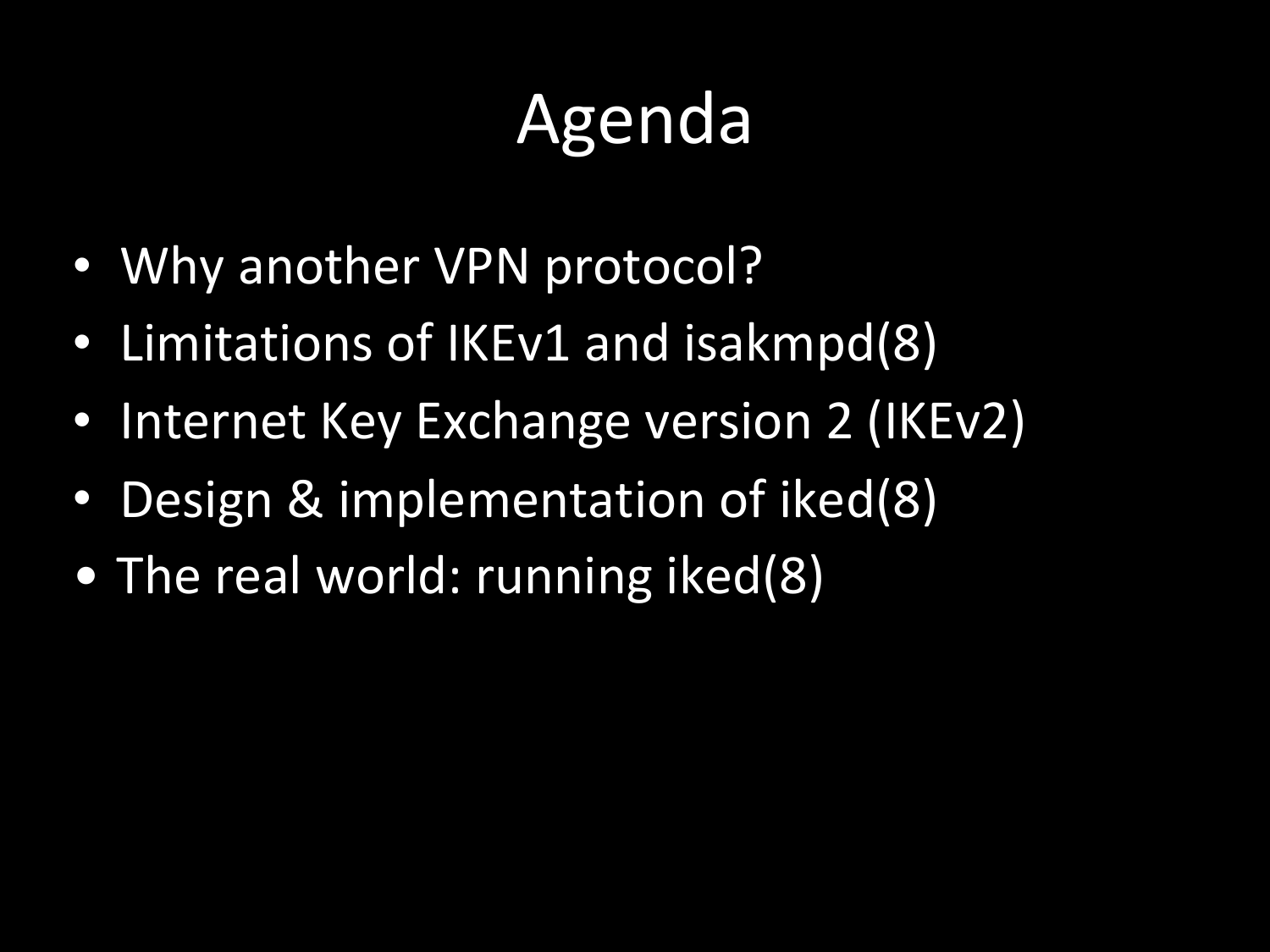## Why another VPN protocol?

- We have lots of existing VPN protocols:
	- IPsec IKEv1 with isakmpd(8)
	- L2TP, PPTP and more with npppd(8)
	- OpenSSH (SSH-VPN with tun(4))
	- OpenVPN in ports...
- And many vendor-specific SSL-VPNs
	- Microsoft's SSTP: PPP over HTTPS
	- Cisco AnyConnect, Juniper, Citrix, ...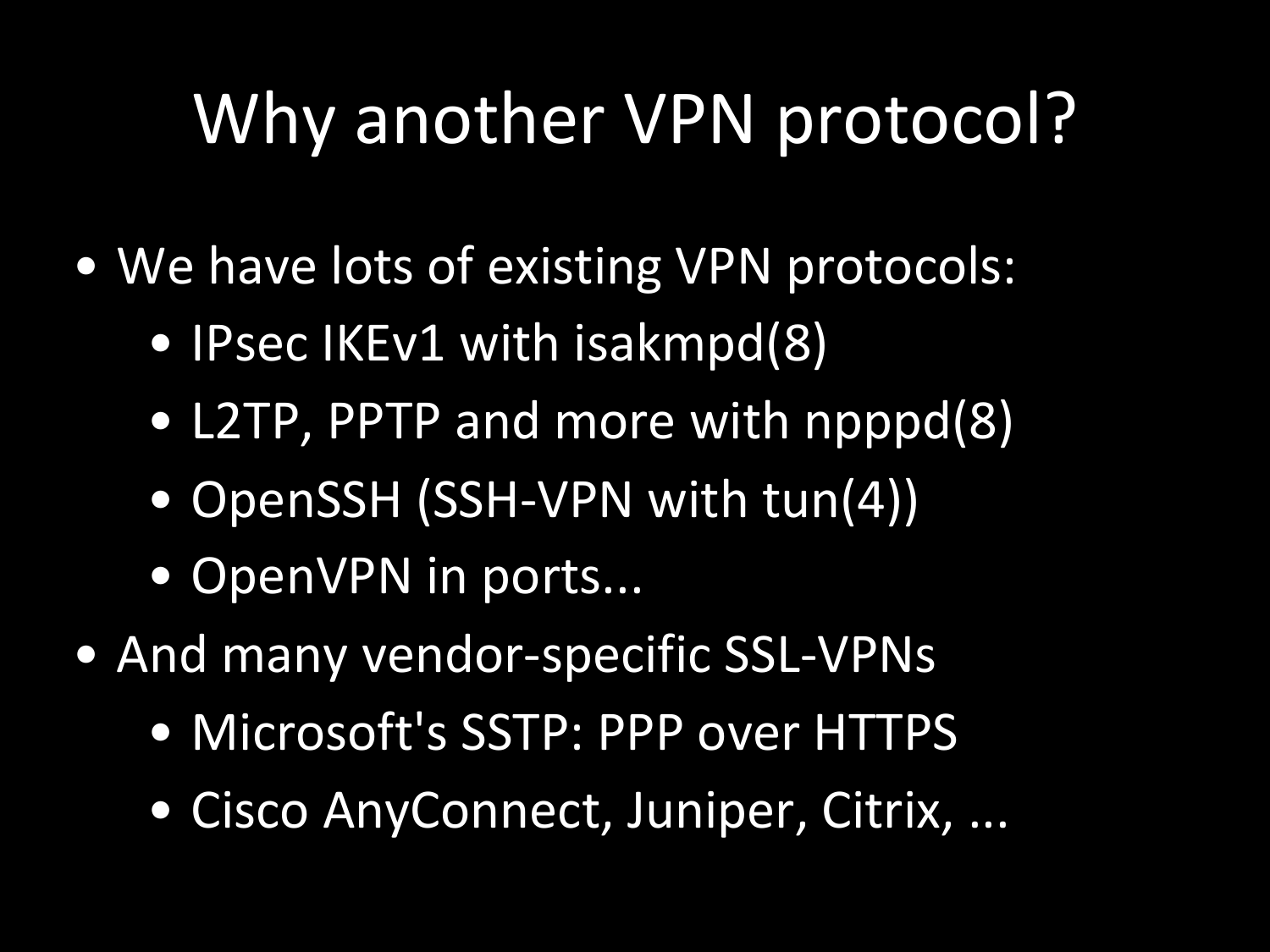## Why another VPN protocol?

- Different VPN types for different use cases
	- SSL-VPN: lots of overhead but passes web proxies; different protocols
	- IPsec: does a better job on IP but IKEv1 is less flexible with NAT and mobility
	- OpenVPN: for religious people
	- BGP MPLS VPN: large virtual networks but without privacy (it should be "VN")
- We need a standardized, widely adopted, secure, flexible and low-overhead protocol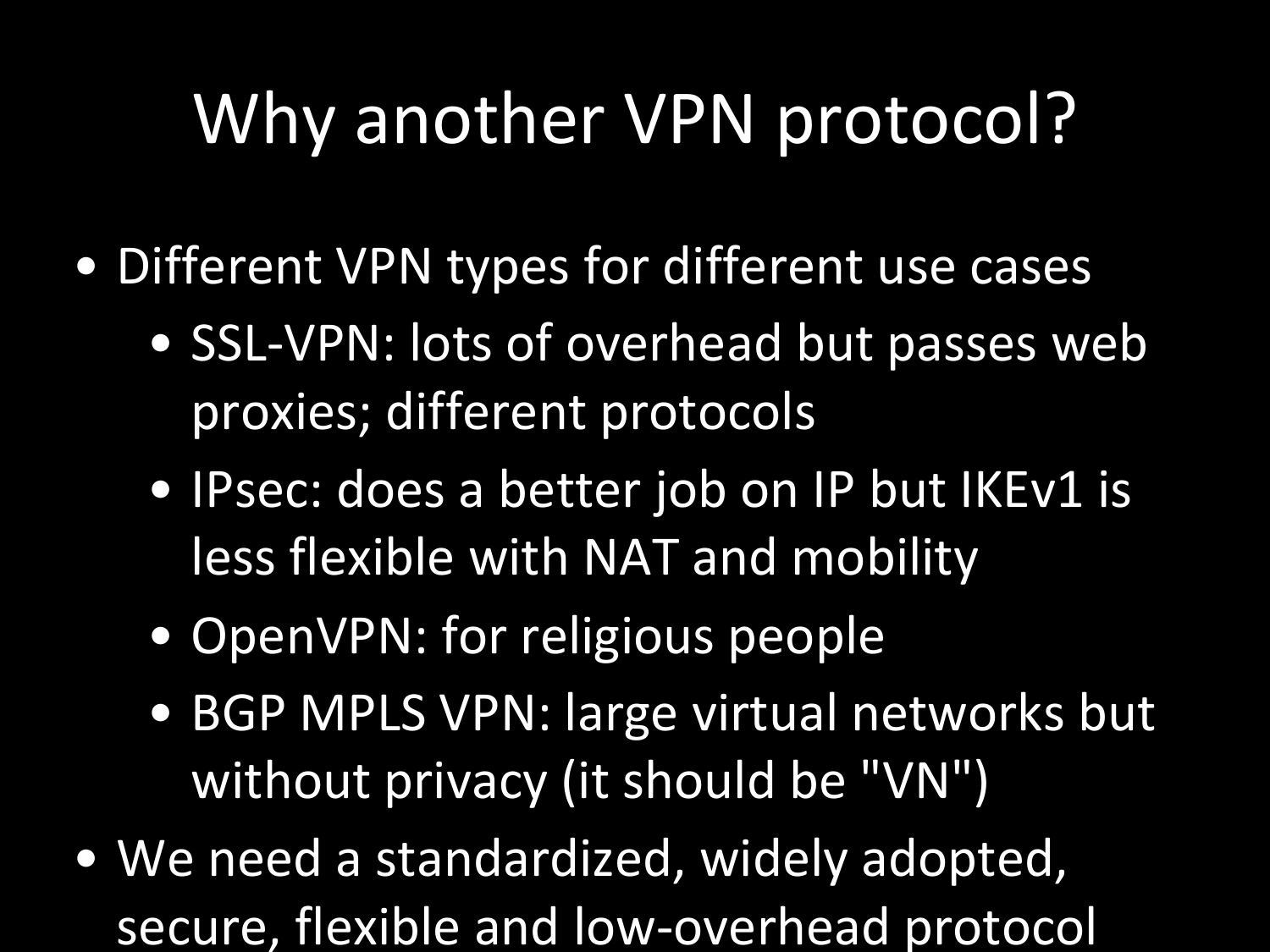## IKEv1 and ISAKMP/Oakley

- IKE? ISAKMP? Oakley? DOI?
	- Internet Key Exchange; RFC 2409
	- on top of ISAKMP/Oakley; RFC 2408
	- on top of the Internet DOI; RFC 2407 + many addtitonal RFCs
- Widely adopted and (mostly) interoperable
	- Cisco, racoon, strongswan, Windows, ...
- Long history with strong security research
	- Known weaknesses, do's and dont's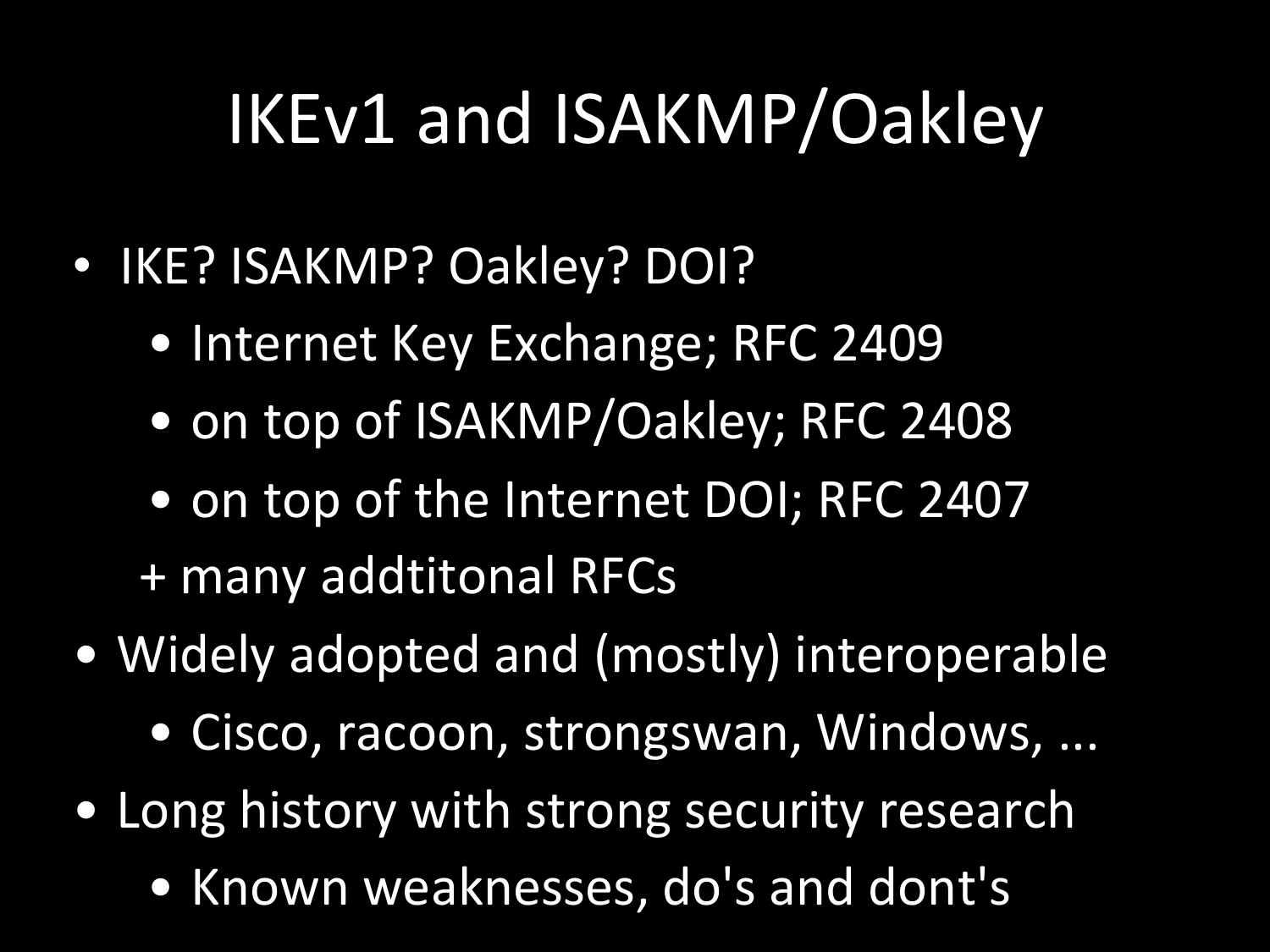#### isakmpd(8)

Written 1998 by Niklas Hallqvist and Niels Provos for Ericsson Supports the full ISAKMP and DOI layering • but IKE is the only protocol on top of it • Uses an .ini-style configuration (yay '98) • And the KeyNote policy language • Does not support some of the extension • No XAUTH (user/password), No IKECFG • Doesn't work very well with roadwarriors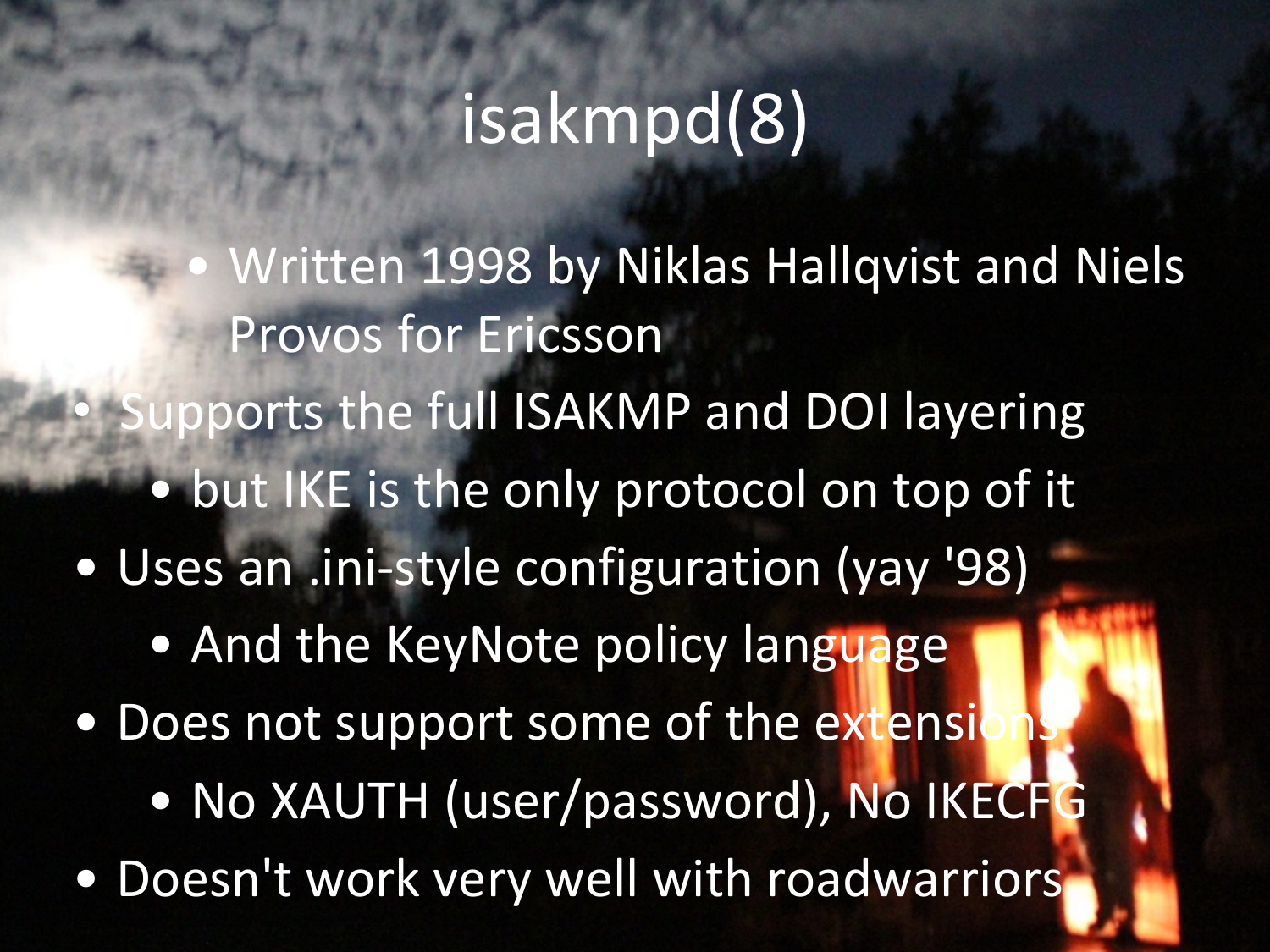# ipsec.conf(5) and ipsecctl(8)

- Workaround isakmpd to make it useable
	- The daemon is ok, but the useability...
- $\cdot$  ipsec.conf is a nice config grammar that will be loaded into isakmpd.fifo by ipsecctl
	- Benefit: you don't need to touch the .ini and the KeyNote policy anymore
	- Problems: Two steps to run isakmpd
		- isakmpd -K && ipsecctl -f ipsec.conf
		- Doesn't do reloads kill & restart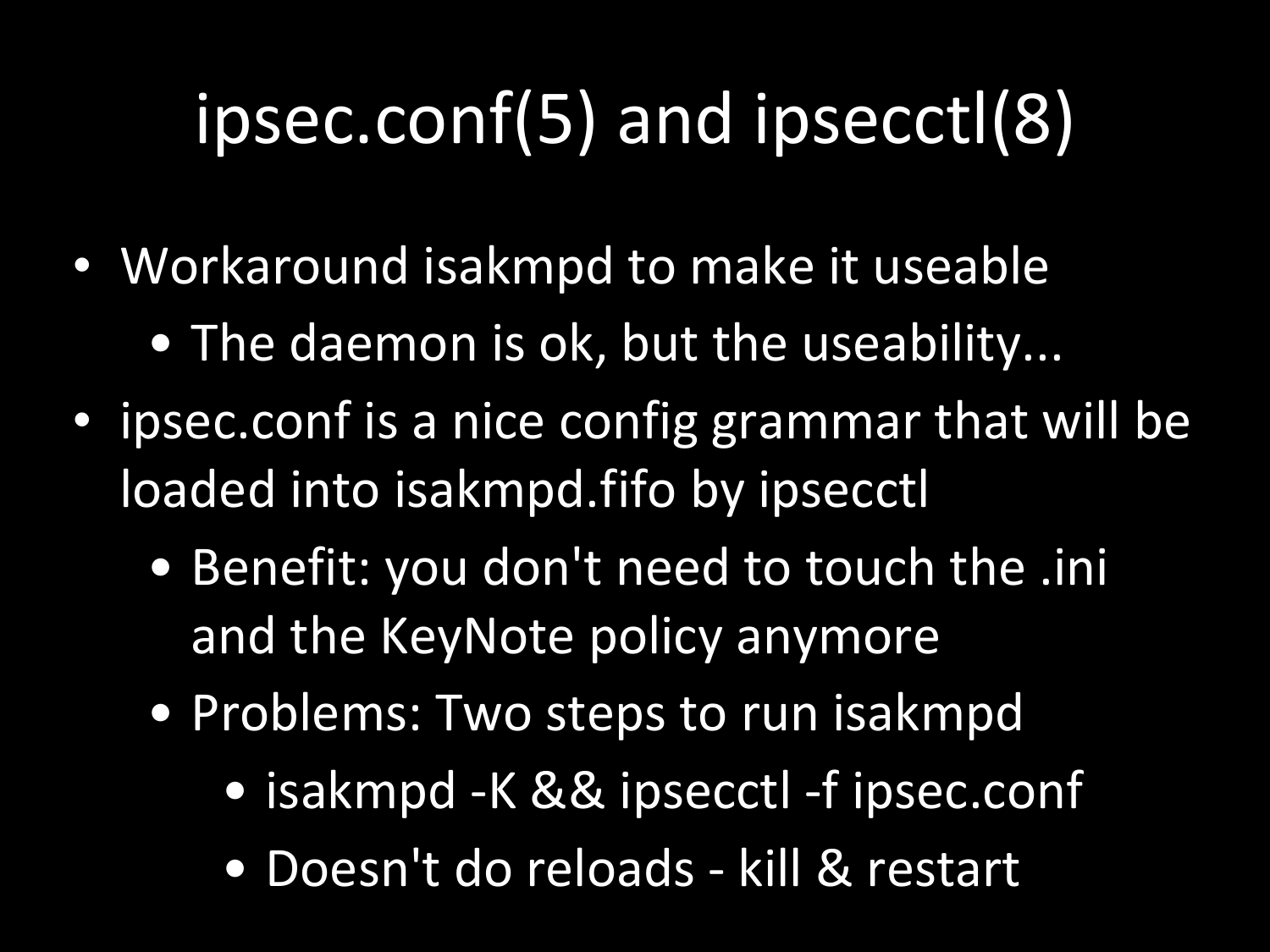#### Internet Key Exchange version 2 (IKEv2)

- They learned a lesson and simplified IKE
	- No ISAKMP+DOI layers anymore
	- The IKEv2 payload is now like ESP
- One 4-way handshake, optional cookies
- Improved network robustness and mobility
	- Even PSK works with roadwarriors now
- New concept of traffic selectors (flows)
	- IKEv1 embedded the flows in the ID
- RFC 4306 by Microsoft (surprise)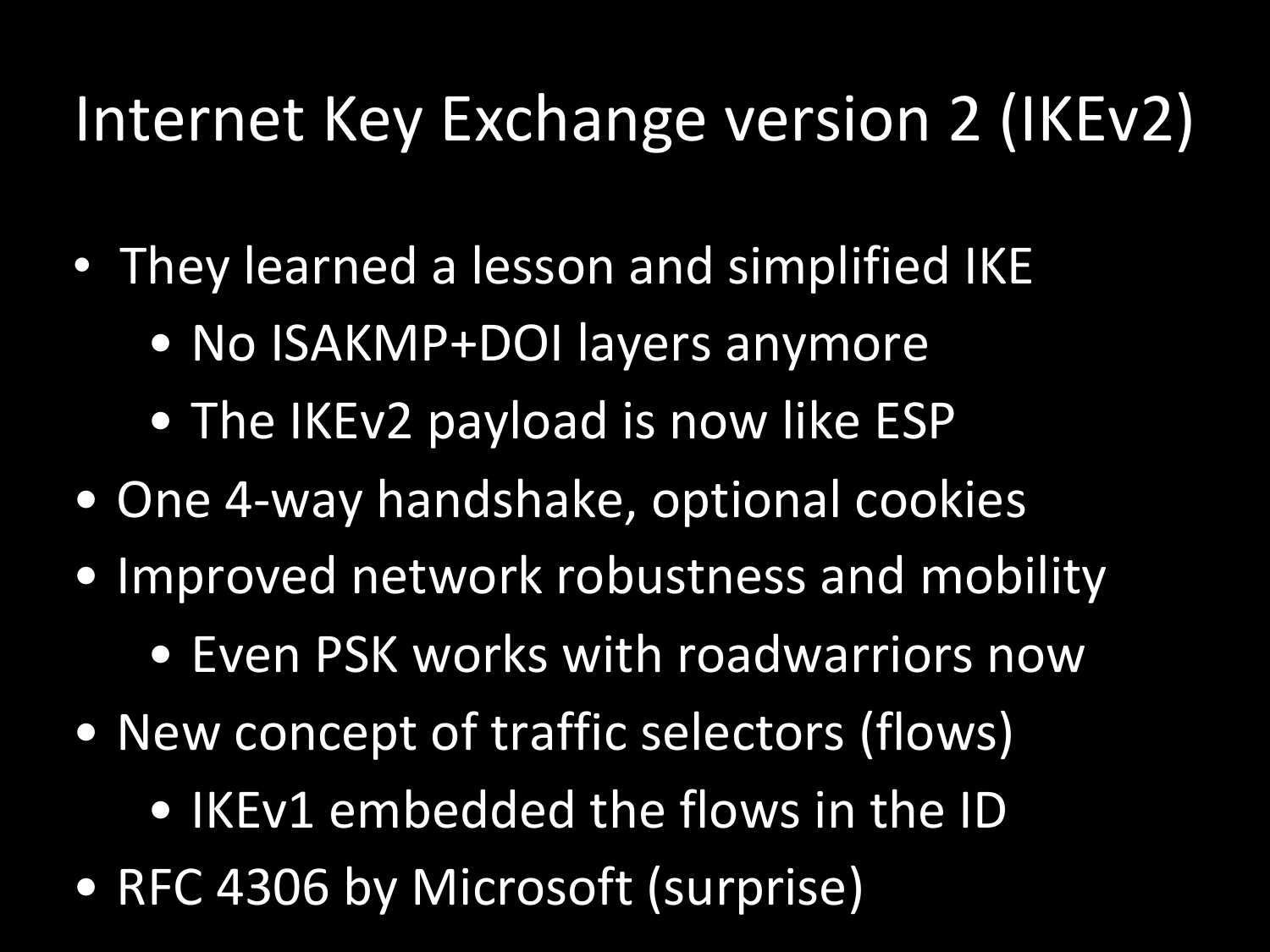#### Internet Key Exchange version 2 (IKEv2)

- A quick reference:
	- Traffic Selectors: One or more flows per IKEv2 SA (from x.x.x.x to y.y.y.y)
	- IKESA: formerly known as Phase 1
	- CHILDSA: Phase 2 for IPsec ESP/AH
	- Initiator: the client
	- Responder: the server
	- PRF: pseudo-random function
	- EAP: Extensible Authentication Protocol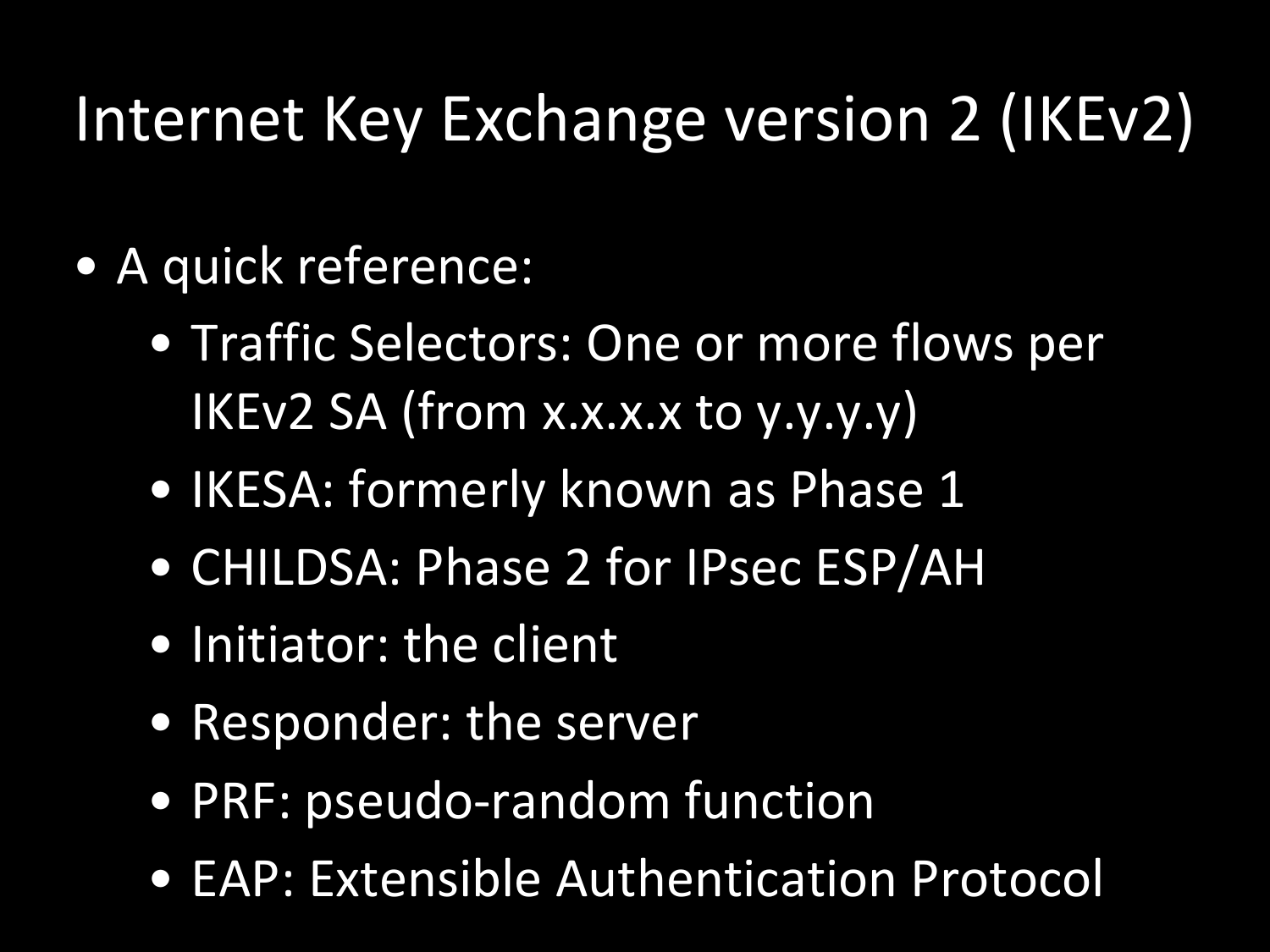### iked(8)

• A new implementation of IKEv2; RFC 4306 Based on the following design decisions: • A privsep'd daemon for OpenBSD • An integrated ipsec.conf-style config · Stateful config reloads • Control&with&ikectl(8)&**not**&isakmpd.fifo • Scalable with gw2gw and roadwarriors • Provide better X.509 CA useability  $\bullet$  Use OpenSSL instead of custom crypto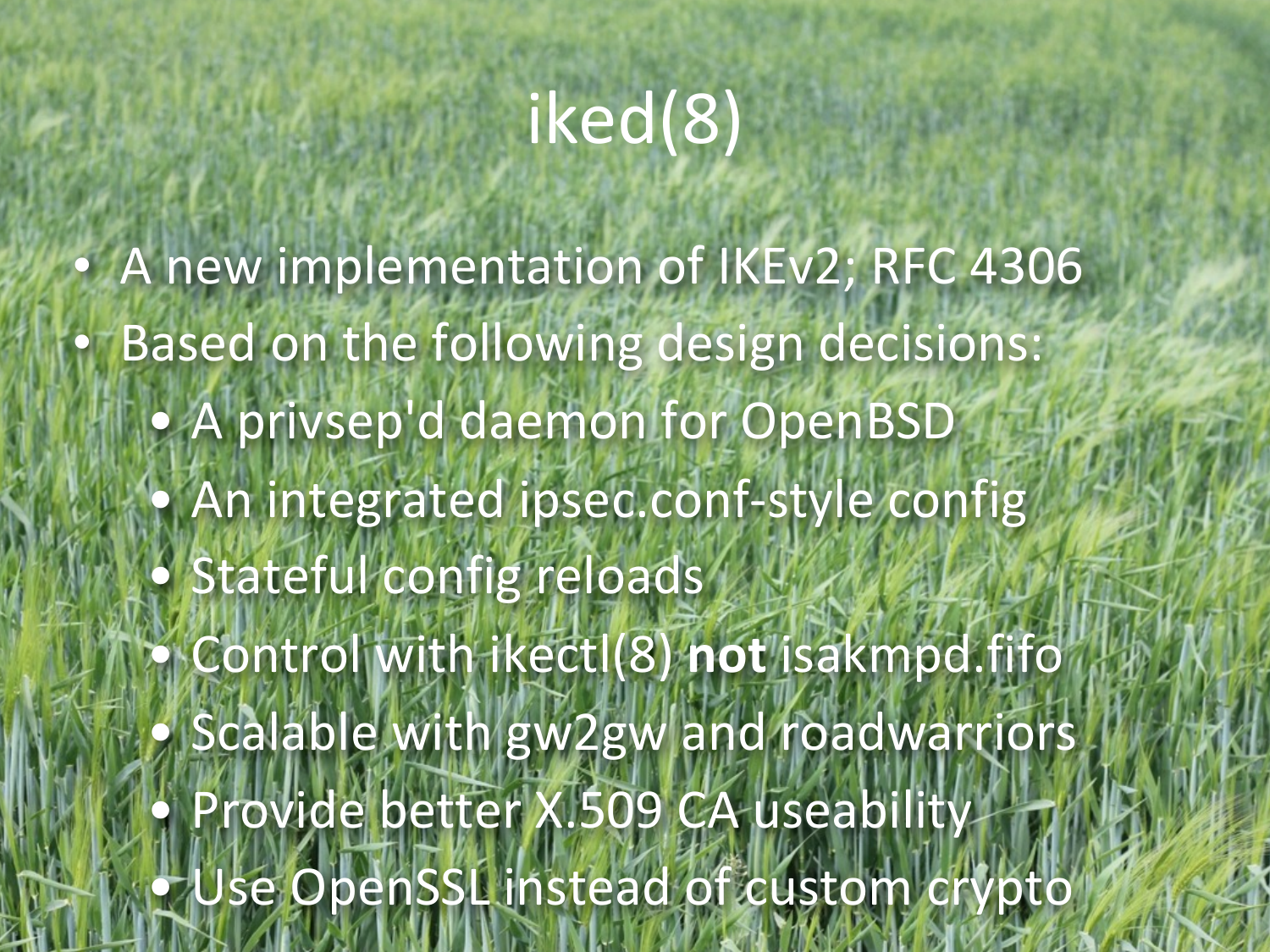# Design & implementation of iked(8)

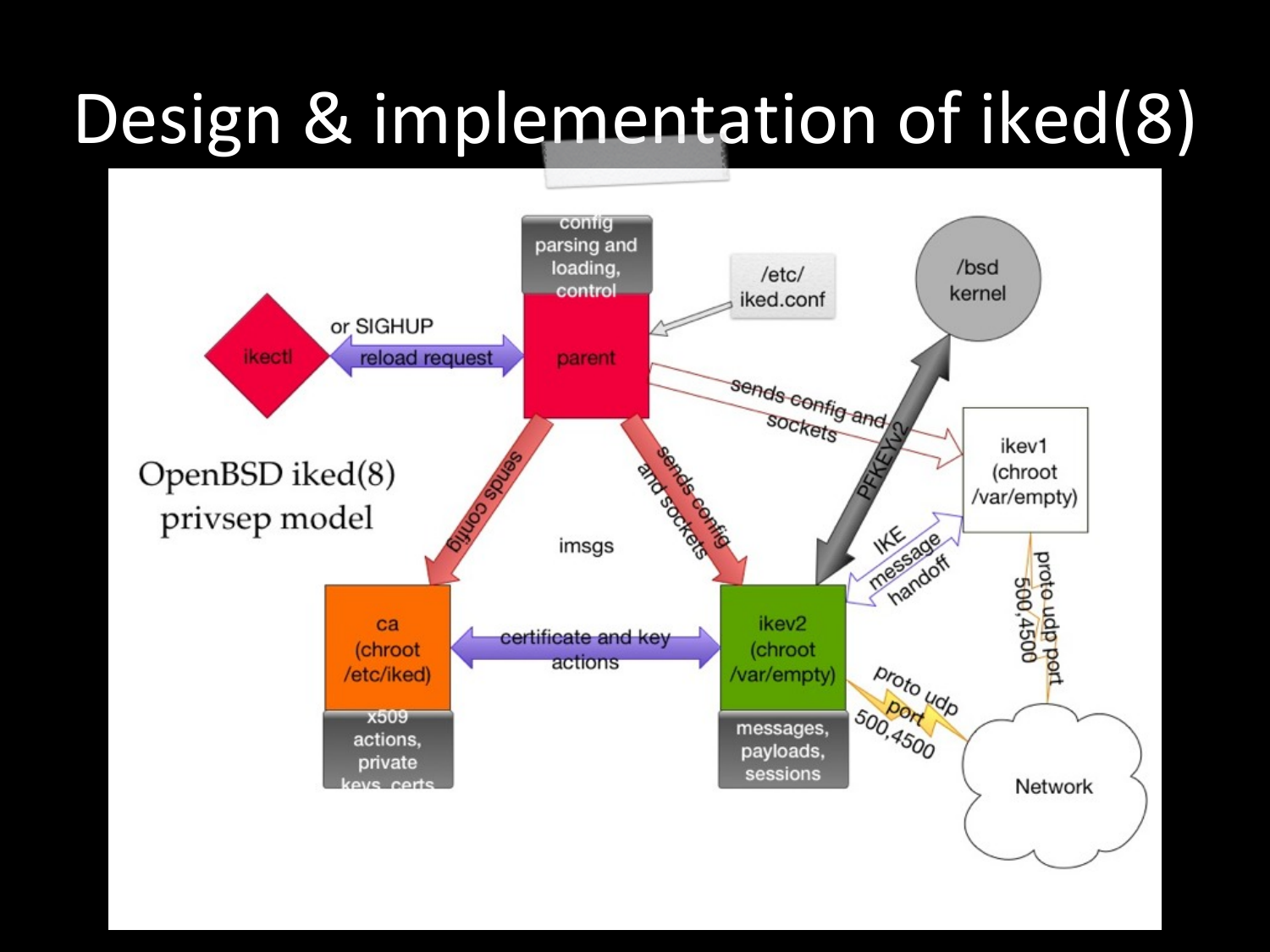## All kinds of strong crypto

- Modern ciphers for IKESA and CHILDSAs
	- eg. Auth & PRF with SHA2
	- More AES modes (CBC, CTR, GCM)
- More Diffie-Hellman modes
	- 26 groups, up to modp8192, ecp521
	- Elliptic curve groups are fast and secure
- Supports authenticated encryption
	- AES-GCM support added by Mike Belopuhov [\(mike@openbsd.org](mailto:mike@openbsd.org))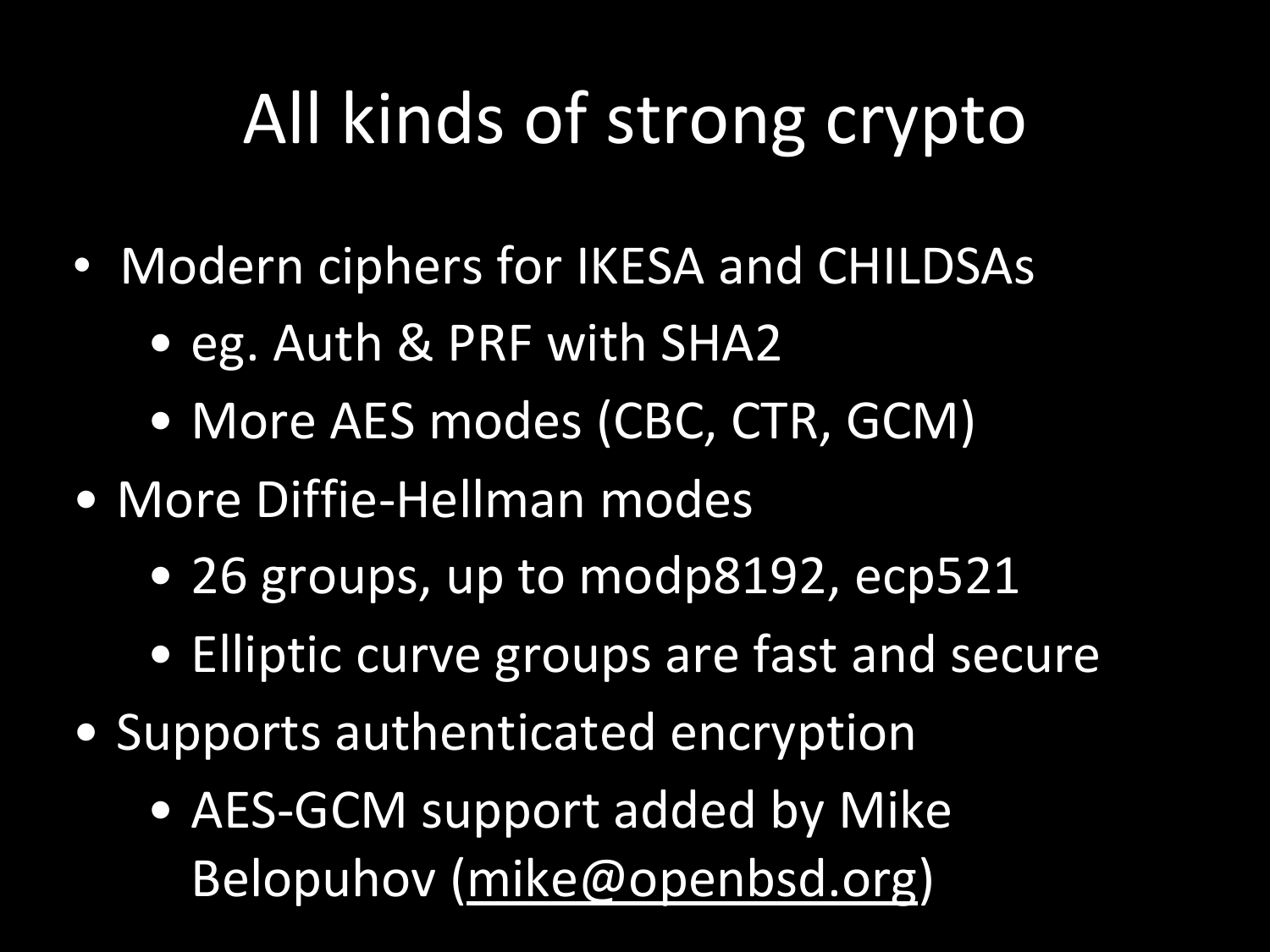### ikectl ca

- Manage a simple X.509 CA for iked
	- Simple configuration of certificates
- 1. ikectl ca test create
- 2. ikectl ca test install
- 3. ikectl ca test cert 10.1.1.1 create
- 4. ikectl ca test cert 10.1.1.1 install
- 5. ikectl ca test cert 10.1.1.2 create
- 6. ikectl ca test cert 10.1.1.2 export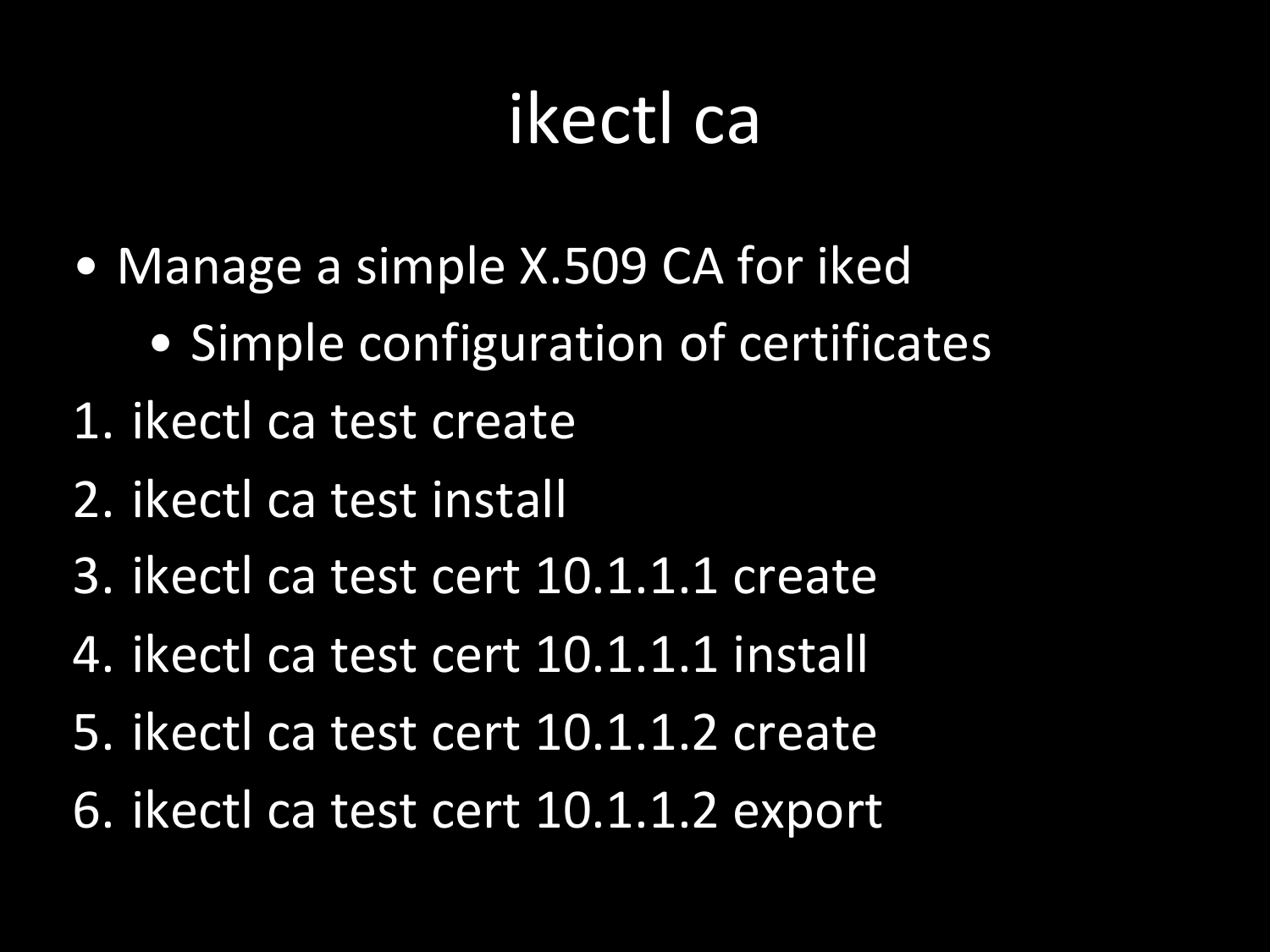### MOBIKE and other future work

- Finish the basic IKEv2 support
	- We don't initiate rekeying yet... oops
	- Cleanup, fixes, serious reviews
- MOBIKE improves mobility support by allowing peers to update existing SAs after their external IP address changed
	- We want to support RFC 4621
- Implement RADIUS support to tunnel all other EAP types.
- Revised IKEv2 RFC 5996 from Sep 2010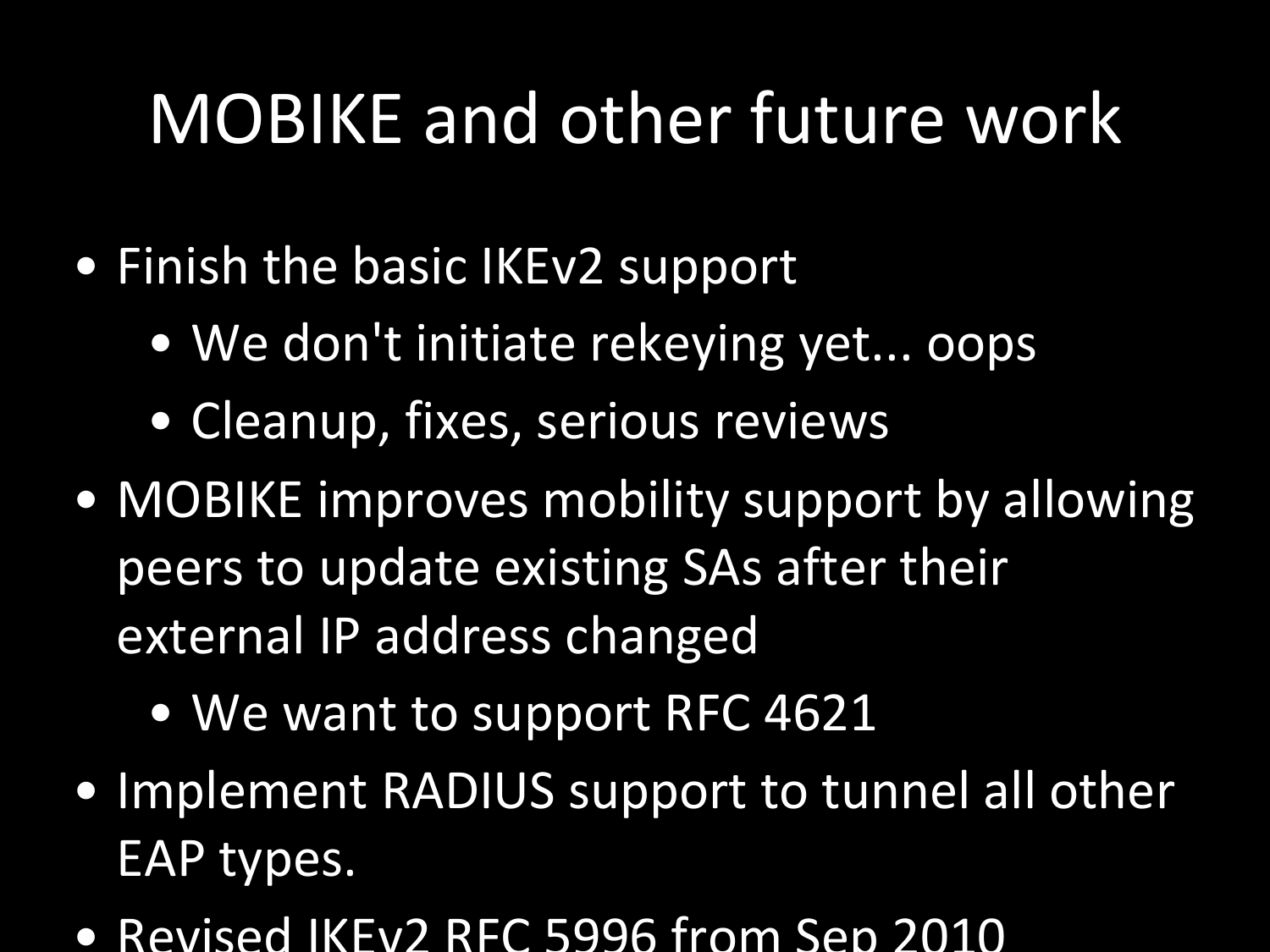# The real world: running iked(8)

- We tested it so far with:
	- Windows 7: really easy to set up!
	- Linux Strongswan: \*narf\*
- Soon:
	- Cisco IOS & AnyConnect 3
	- Not-so-OpenSolaris
- Want to try?
	- ikectl ca...
	- mg /etc/iked.conf && iked